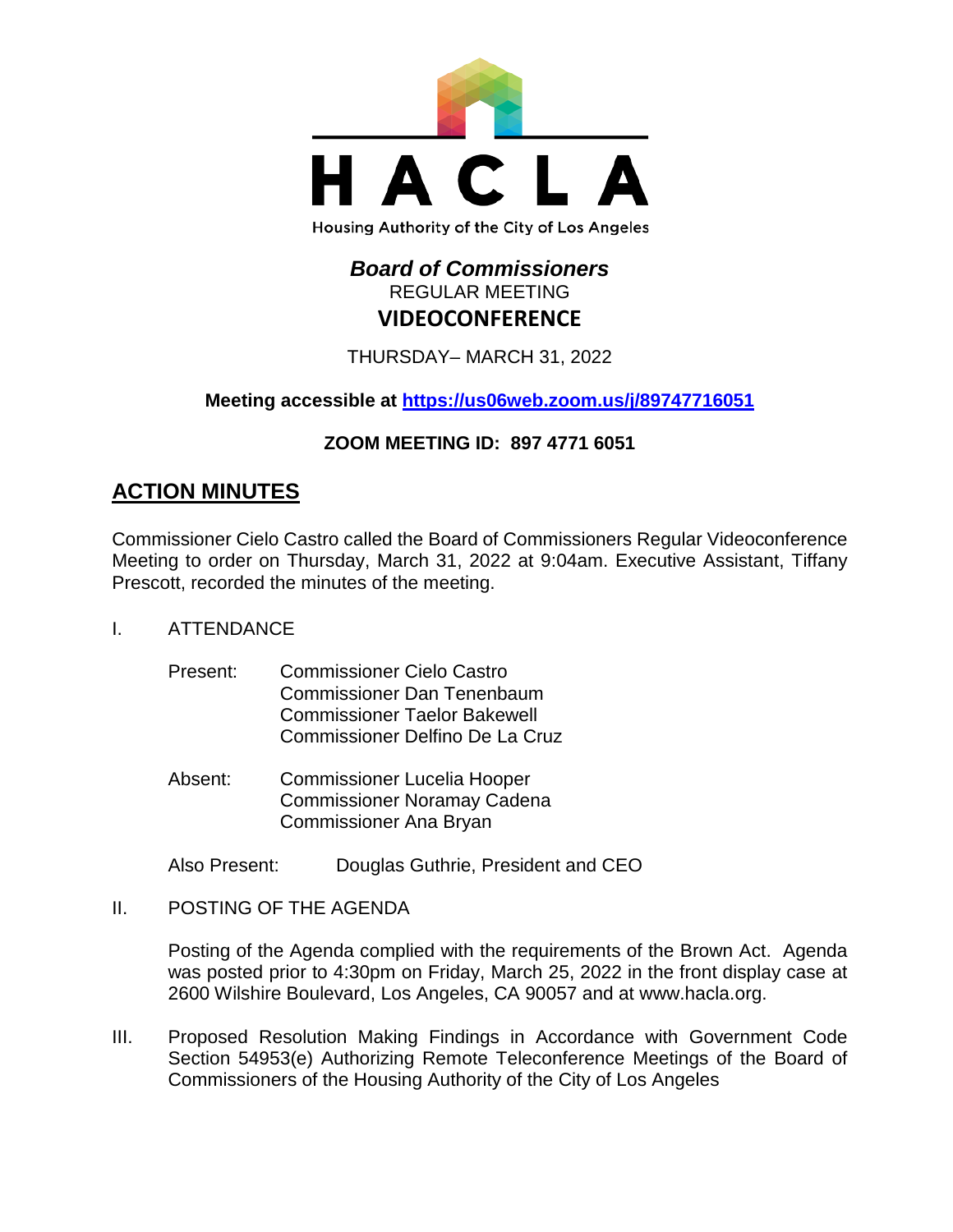Purpose: To adopt a Resolution which will enable the Board of Commissioners of the Housing Authority of the City of Los Angeles ("Board") to comply with the requirements of AB 361 and authorize the continued use of teleconferencing for meetings of the Board

Contact: James Johnson, General Counsel

Action: **APPROVED** Motioned: Commissioner Dan Tenenbaum Seconded: Commissioner Delfino De La Cruz 4 AYES, 0 NAYS, 3 ABSENT (Hooper, Cadena, Bryan), Motion Carried

# IV. SPECIAL ORDER OF BUSINESS

- 1. Recognition of Julissa Cambero, Vernon Byrd, Dennis Macauley, Dean Smith, Monica Yeo, Kevyn Carter and Amy Lee as Employees of the Month
- V. PUBLIC COMMENT INSTRUCTIONS

# **\****Please note special Videoconference Public Comment Instructions*

MEMBERS OF THE PUBLIC WHO WISH TO SPEAK ON ANY ITEM MAY PROVIDE COMMENTS VERBALLY DURING THE VIDEOCONFERENCE OR IN WRITING VIA EMAIL

- 1. **ORAL PUBLIC COMMENTS** WILL BE ACCEPTED DURING THE VIDEOCONFERENCE MEETING. TO SUBMIT ORAL PUBLIC COMMENT, YOU WILL NEED TO DOWNLOAD THE ZOOM ONLINE MEETING PLATFORM AVAILABLE AT WWW.ZOOM.COM OR CONNECT TO THE MEETING IN-BROWSER.
- If using a web browser, make sure you are using a current, up-to-date browser: Chrome 30+, Firefox 27+, Microsoft Edge 12+, Safari 7+. Certain functionality may be disabled in older browsers including Internet Explorer.
- OR, if using a smart phone, download the ZOOM application onto your phone from the Apple Store of Google Play Store and enter the meeting ID.
- Zoom requests that you enter a first and last name, which will be visible online and will be used to notify you that it is your turn to speak.
- When the Board Chair calls for the item on which you wish to speak, click on "Raise Hand" (or dial \*9 if using your phone for audio). Speakers will be notified shortly before they are called to speak by the Board Secretary. Mute all other audio before speaking, as using multiple devices can cause audio feedback.
- When called upon, unmute yourself using the screen controls (or dial \*6 if using your phone for audio). Please limit your remarks to two minutes. After the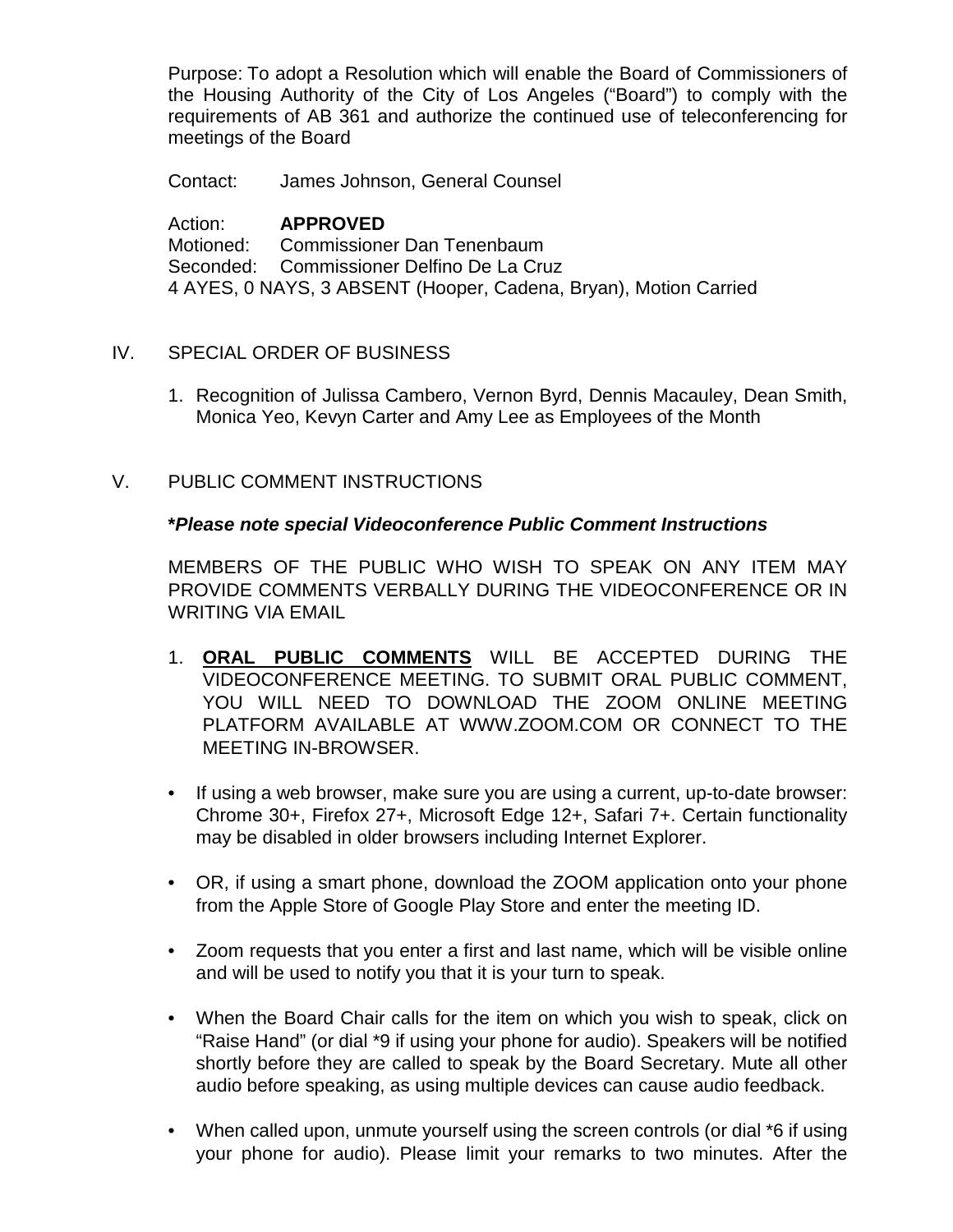comment has been given, the microphone for the speaker's Zoom profile will be muted.

- Any person that does not adhere to the Public Comment Instructions provided herein will be dismissed from the meeting. The purpose of public comment is to allow the public to address the Board and the Board is interested in hearing from members of the public, stakeholders, and interested parties. However, speakers are asked to exercise courtesy and consider the rights of other speakers by adhering to the Special Teleconference Public Comment Instructions and if possible, refrain from unnecessary interruptions or repetition in their comments.
- We ask that you only connect to the meeting using the App or In-Browser due to interpretation and language setting limitations.

# **ZOOM MEETING ID: 897 4771 6051**

2. **WRITTEN PUBLIC COMMENTS** MAY BE SUBMITTED TO THE BOARD SECRETARY BY EMAIL AT TIFFANY.PRESCOTT@HACLA.ORG. Although it is preferred for written comments to be submitted by Wednesday, March 30, 2022 at 12:00 P.M., we will accept written comments up to and during the meeting. Please make sure your email includes name, agenda item number, and address/organization for who you represent. We also ask that all comments be limited to 500 words or less. The secretary will provide all written comments to the Board for review and read each public comment into the record at the time the item is considered.

- VI. PRESIDENT AND CEO ADMINISTRATIVE REPORT
	- 1. Monthly Oral Report

# VII. BOARD BUSINESS ITEMS

- A. Items for Discussion
	- 1. LAHSA Presentation on Critical Racial Equity Initiatives
		- Contact: Margarita Lares, Chief Programs Officer Clifton Trotter, LAHSA Equity Director
	- 2. Proposed Resolution Authorizing the President and CEO, or Their Designee, to Enter Into a Disposition and Development Agreement, Long-Term Ground Lease Agreement, Right of First Refusal, Purchase Option and Put Right Agreement, and Loan Documents with Jordan Downs 3, LP ("Partnership") for an Authority Acquisition Loan of Up to \$3,190,000, an Authority Bridge Loan of Up to \$4,000,000, a Loan of Grant Funds From a Choice Neighborhoods Implementation Grant of Up to \$7,324,100, and a Loan of Grant Funds From the California Department of Housing and Community Development's ("HCD") Infill Infrastructure Grant Program of Up to \$5,000,000, as well as Execute a RAD Use Agreement and Choice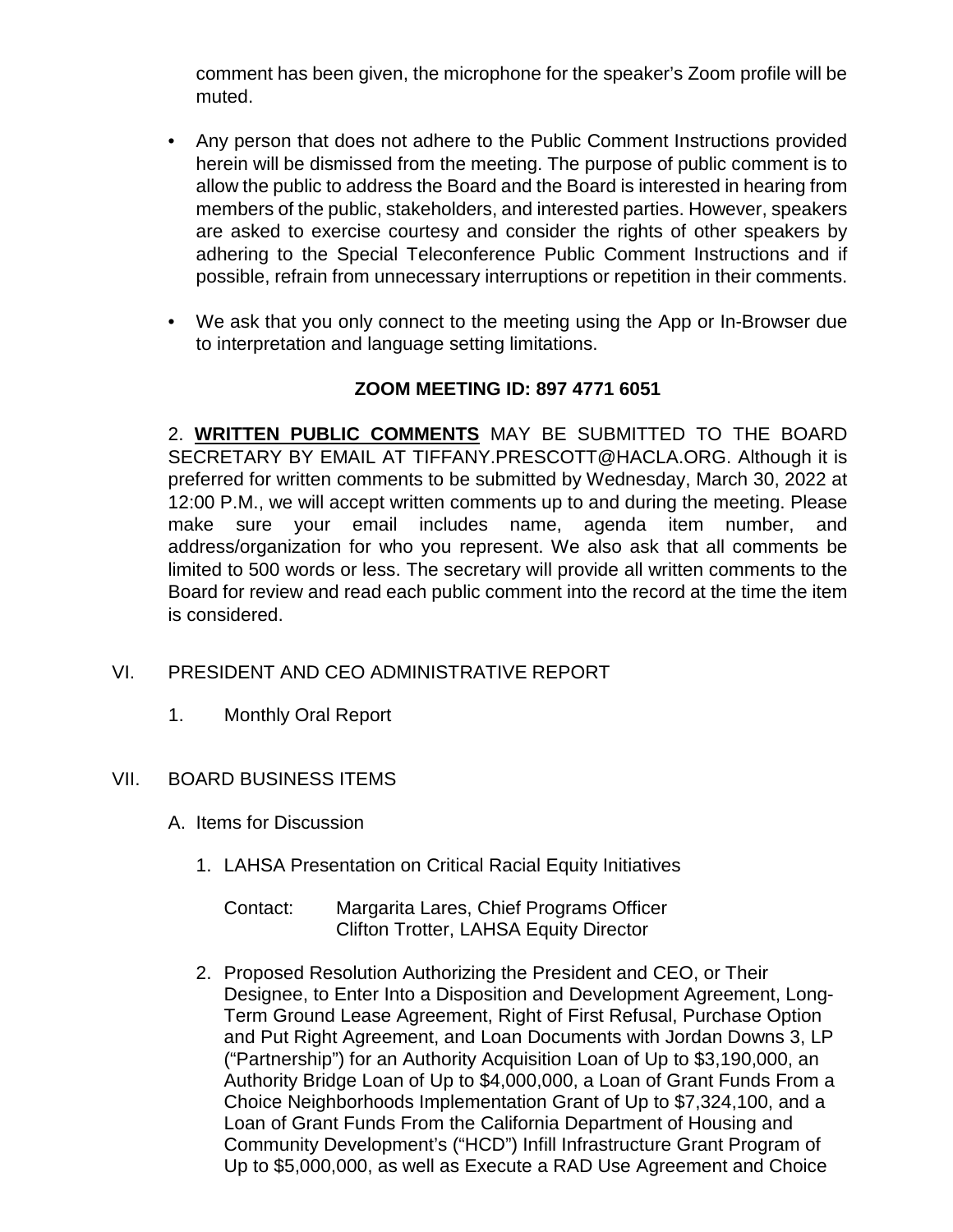Neighborhoods Initiative Declaration of Restrictive Covenants with the U.S. Department of Housing and Urban Development ("HUD"), for the Development of Jordan Downs Phase H2A, A 76-Unit Affordable Residential Development with Community Amenities, and to Execute Related Documents and Agreements Including Documents to Comply with the New HUD Section 3 Rules and Undertake Various Actions in Connection Therewith

Purpose: To execute a Disposition and Development Agreement ("DDA") and Ground Lease Agreement with Jordan Downs 3, LP (the "Developer" or "Partnership") for the development of Jordan Downs Phase H2A (the "Project" or "Phase H2A"), the next phase of the Jordan Downs Redevelopment, and execute all other Housing Authority of the City of Los Angeles ("HACLA" or the "Authority") documents connected with the Project, including documents to comply with the new HUD Section 3 rules as required by the U.S. Department of Housing and Urban Development ("HUD"), and to effectuate both the financial and construction closing of the Project. The DDA will establish the terms and conditions between the Authority and the Developer for the development of a 76-unit affordable residential development (with one manager's unit) and related amenities. The Project includes a Rental Assistance Demonstration ("RAD") Use Agreement with HUD and the Developer for the development of 9 RAD units, and a HUD Choice Neighborhoods Initiative ("CNI") Declaration of Restrictive Covenants for the development of 39 units (inclusive of the RAD units) of replacement housing, in the 76-unit development.

Contact: Geoffrey Moen, Director of Development

Action: **APPROVED**

Motioned: Commissioner Taelor Bakewell Seconded: Commissioner Dan Tenenbaum 4 AYES, 0 NAYS, 3 ABSENT (Hooper, Cadena, Bryan), Motion Carried

3. Proposed Resolution Authorizing and Approving Amendment of the Existing \$100,000,000 Revolving Line of Credit Facility with City National Bank and CN Financing, Inc. to Temporarily Increase the Facility's Aggregate Revolving Line of Credit to an Amount Not to Exceed \$140,000,000, and Authorizing the President and CEO, or their Designee, to Execute and Deliver a First Amendment to Amended and Restated Revolving Credit Agreement, Second Amended and Restated Fee and Interest Rate Agreement, Promissory Notes and All Other Related Documents and Agreements and the Undertaking of Various Other Actions in Connection Therewith, Subject to Credit Approval From City National Bank and CN Financing, Inc.

Purpose: Authorize the President and CEO, or their designee, to take all actions necessary to amend HACLA's existing revolving line of credit bank facility (the "LOC"). The amended and restated facility ("Amended LOC") will temporarily increase the total credit available under the LOC from \$100 million to \$140 million and contains structural components better suited to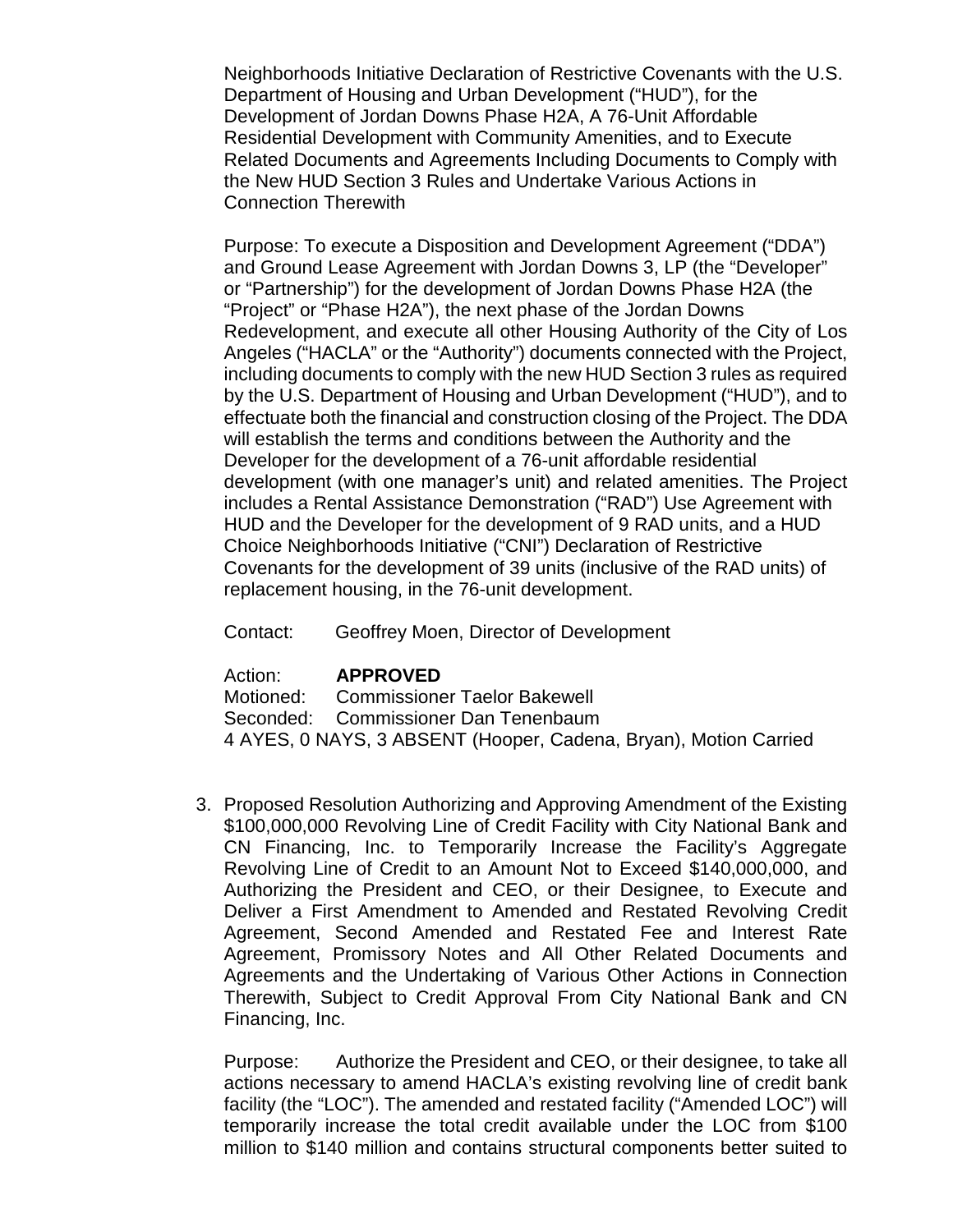HACLA's interim financing needs, under terms substantially similar to those of the LOC.

Contact: Geoffrey Moen, Director of Development

Action: **APPROVED** Motioned: Commissioner Taelor Bakewell Seconded: Commissioner Dan Tenenbaum 4 AYES, 0 NAYS, 3 ABSENT (Hooper, Cadena, Bryan), Motion Carried

4. Proposed Resolution Approving the Addition of Three New Position Authorities in the Asset Management Department to Support the Expanding Portfolio of Properties, Including Service-Enriched Permanent Supportive **Housing** 

Purpose: With this action, the Board of Commissioners is asked to approve the addition of three (3) new position authorities to support the Asset Management Department's expanded portfolio: a Deputy Director of Asset Management, an Asset Manager, and an Assistant Housing Manager.

Contact: Tina Smith-Booth, Director of Asset Management

### Action: **APPROVED**

Motioned: Commissioner Delfino De La Cruz Seconded: Commissioner Dan Tenenbaum 4 AYES, 0 NAYS, 3 ABSENT (Hooper, Cadena, Bryan), Motion Carried

5. Proposed Resolution to Authorize the Housing Authority of the City of Los Angeles to Submit an Application to the California Department of Transportation on its Own Behalf as well as in Collaboration with the City of Los Angeles to Further the Goal of Expanding Options for Affordable Permanent Housing Solutions in the City of Los Angeles and to Authorize the President and CEO, or Designee, to Procure and Commit Resources, Execute Related Documents and Agreements and to Undertake Various Actions in Connection Therewith

Purpose: To allow the President and CEO, or his designee, on behalf of the Housing Authority of the City of Los Angeles ("HACLA") to negotiate and execute a Professional Services and Asset Management Agreement with the City of Los Angeles ("City"), through the Los Angeles Housing Department ("LAHD") and the Los Angeles Department of Recreation and Parks ("RAP"), to facilitate HACLA's purchase of State Route 710 properties on behalf of the City, subject to legal review and approval as to form and to prepare one or more applications to the California Department of Transportation ("Caltrans") for HACLA or the City's interest. None of the authorizations requested remove the requirement for all acquisitions to be brought before the Board of Commissioners ("Board") for future consideration.

Contact: Jenny Scanlin, Chief Strategic Development Officer

| Action:   | <b>APPROVED</b>                     |
|-----------|-------------------------------------|
| Motioned: | <b>Commissioner Taelor Bakewell</b> |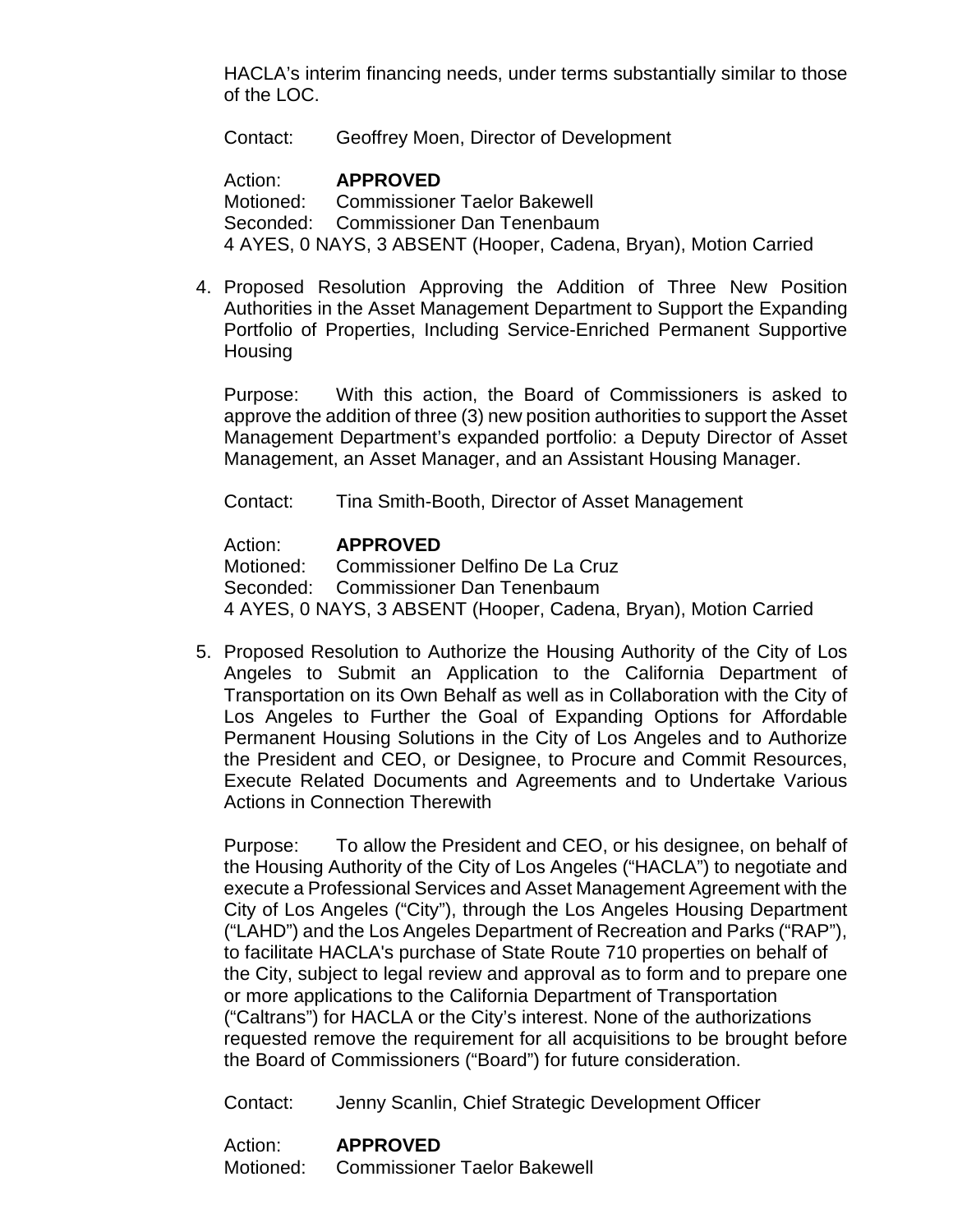Seconded: Commissioner Dan Tenenbaum 4 AYES, 0 NAYS, 3 ABSENT (Hooper, Cadena, Bryan), Motion Carried

6. Watts Rising Collaborative, Choice Neighborhood Grant, and Transformative Climate Communities (TCC) Grant Update for Fiscal Year 2020-2021

Contact: Jenny Scanlin, Chief Strategic Development Officer

Action: **TABLED**

7. Proposed Resolution Authorizing the President and CEO, or Their Designee, to Enter Into Loan Documents and Related Documents with the City of Los Angeles for a Loan of Up to \$18,100,000 for the Acquisition of the Real Property Asset at 7639 Van Nuys Boulevard, Los Angeles, California 91405, and for a Loan of Up to \$49,750,000 for the Acquisition of the Real Property Asset at 1654 W. Florence Avenue, Los Angeles, California, 90047; and to Undertake Various Actions in Connection Therewith

Purpose: The Board of Commissioners ("Board" or "BOC") authorized the purchase of 7639 Van Nuys Boulevard, Los Angeles, CA (the "Van Nuys Property") and t1654 W. Florence Avenue, Los Angeles, CA (the "Florence Property," and together with the Van Nuys Property, the "Properties" or the "Projects") as part of the City of Los Angeles' ("City") Homekey 2.0 portfolio. The Properties are to be purchased and held by HACLA on a temporary basis until the City selects third-party owner/operators for each property, at which time HACLA will transfer title to the Properties.

Contact: Geoffrey Moen, Director of Development

# Action: **APPROVED**

Motioned: Commissioner Dan Tenenbaum Seconded: Commissioner Delfino De La Cruz 4 AYES, 0 NAYS, 3 ABSENT (Hooper, Cadena, Bryan), Motion Carried

B. Consent Items

Routine business items are assigned to the consent agenda. These items will be approved by the Board in one motion. A Commissioner may request any consent agenda item be removed, discussed or acted upon separately. Items removed from the consent agenda for separate action will be considered in the "Excluded Consent Items" section below.

1. Proposed Resolution Authorizing the President and CEO, or Designee, to Execute a Contract with Ganahl Lumber Company for an Initial One-Year Term with Three (3) One-Year Options to Extend, for As-Needed Lumber, Plywood and Related Products for a Total Amount Not-to-Exceed \$2,600,000 Including Sales Tax

Purpose: The Housing Authority of the City of Los Angeles ("HACLA") is engaged in the on-going practice of maintenance of its public housing portfolio. Having lumber, plywood, and related products that will support the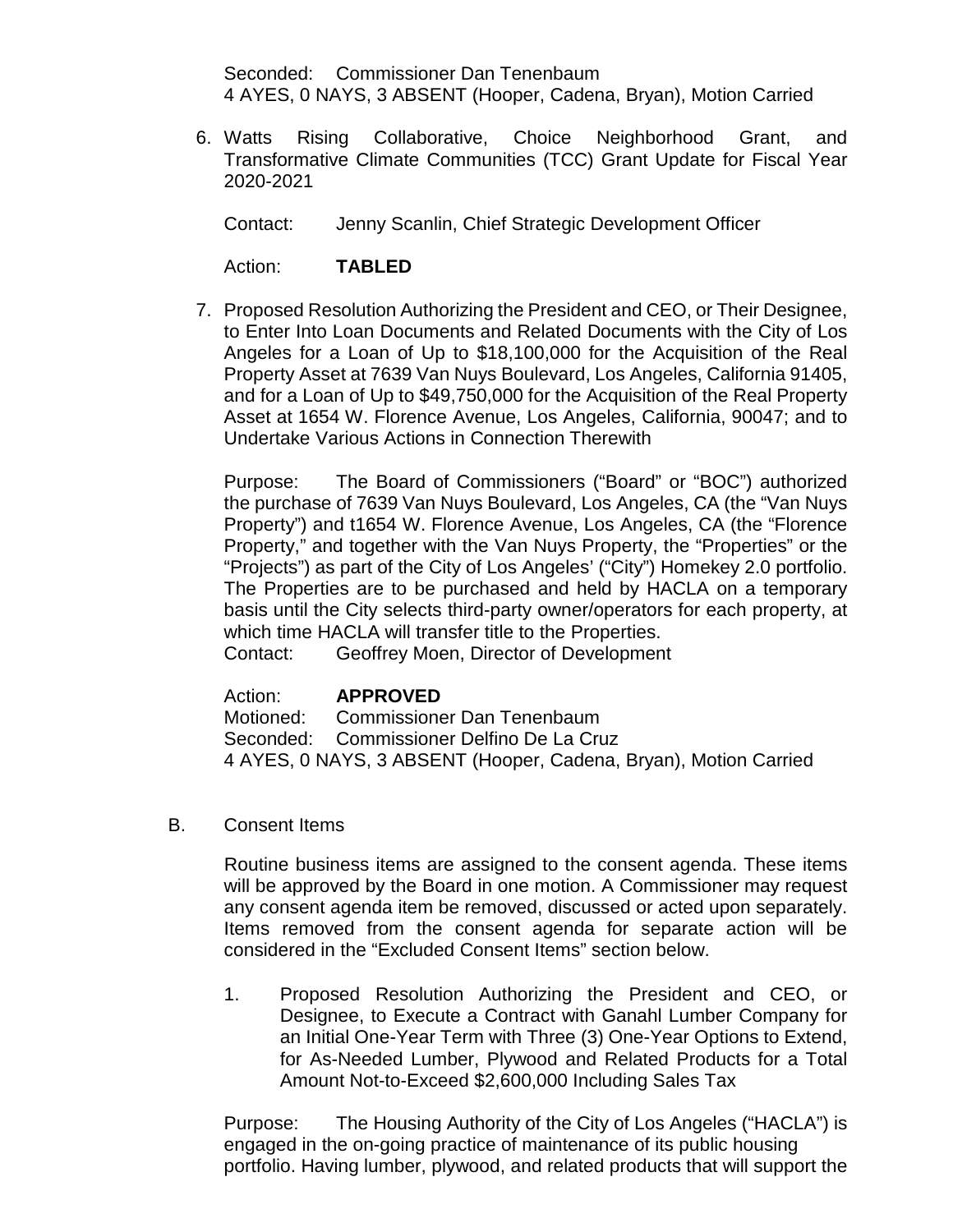functionality, maintenance and improvement of its housing stock are crucial in preserving our low-income housing. The proposed contract will allow HACLA to purchase lumber, plywood, and related products for ongoing maintenance and capital improvements of HACLA's 14 public housing sites ("Sites").

Contact: Marisela Ocampo, Director of Housing Services

Action: **APPROVED**<br>Motioned: Commissione Commissioner Taelor Bakewell Seconded: Commissioner Dan Tenenbaum 4 AYES, 0 NAYS, 3 ABSENT (Hooper, Cadena, Bryan), Motion Carried

2. Proposed Resolution Authorizing the President and CEO, or Designee, to Execute a One-Year Contract with Energy Options, Inc. for a Total Contract Amount of \$348,545, for the Replacement of the 350 Ton Cooling Tower at 2600 Wilshire Blvd., Los Angeles, Pursuant to Award Under IFB HA-2022-5-NF

Purpose: To furnish all labor and equipment necessary for the replacement and installation of a 350-ton new cooling tower at the 2600 Wilshire Blvd., Los Angeles administrative office.

Contact: Tina Smith-Booth, Director of Asset Management

Action: **APPROVED**<br>Motioned: Commissione Commissioner Taelor Bakewell Seconded: Commissioner Dan Tenenbaum 4 AYES, 0 NAYS, 3 ABSENT (Hooper, Cadena, Bryan), Motion Carried

3. Proposed Resolution Authorizing Dedication of Four Hundred Ninety-Five (495) Section 8 Project-Based Vouchers to One (1) Permanent Supportive Housing Proposal Selected Pursuant to Project-Based Voucher ("PBV") Notice of Funding Availability ("NOFA") No. HA-2022-20 and Authorizing the President and CEO, or Designee, to Execute Any and All Contracts and Documents Required for the Award

Purpose: Authorize dedication of project-based vouchers ("PBV") to one permanent supportive housing project ("PSH") acquired and to be operated by the Housing Authority in the City of Los Angeles ("HACLA") with Project Homekey funding to house homeless or at risk of homeless households who are impacted by COVID-19, and with household incomes at or below 30% of area median income ("AMI").

Contact: Carlos VanNatter, Director of Section 8

Action: **APPROVED**

Motioned: Commissioner Taelor Bakewell Seconded: Commissioner Dan Tenenbaum 4 AYES, 0 NAYS, 3 ABSENT (Hooper, Cadena, Bryan), Motion Carried